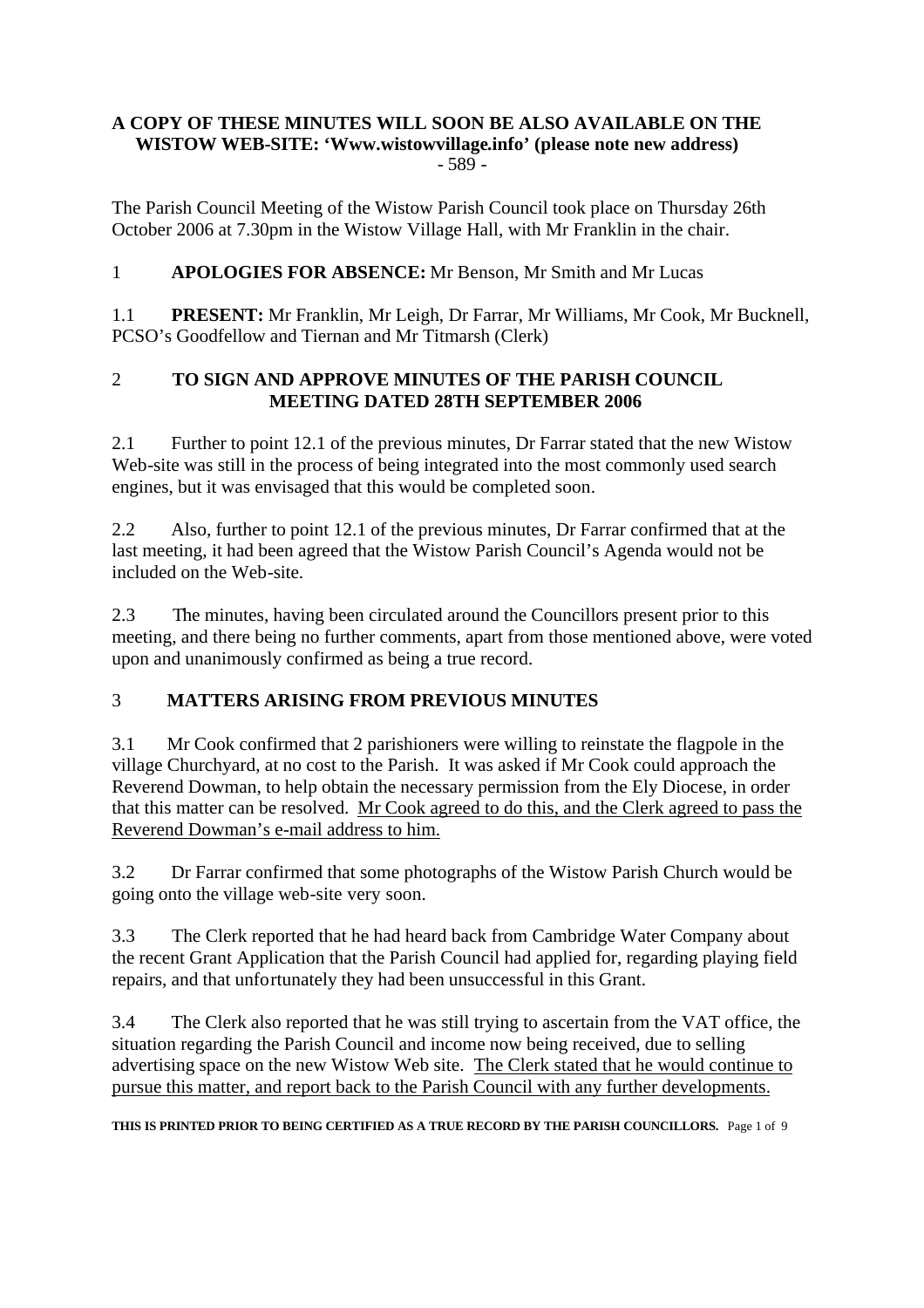3.5 Further to point 13.23 of the previous minutes, Mr Bucknell stated that he had looked at the chain link fence behind the garages in Oakland's Avenue, Wistow and had it confirmed that this was owned by Luminus Group (formerly Huntingdonshire Housing Partnership), and that he had asked Mr Finney of Luminus Group to investigate this matter further.

### 4 **MEMBERS DECLARATION OF INTEREST FOR ITEMS ON THIS AGENDA**

4.1 It was noted that as both Mr Smith and Mr Leigh were members of the Village Hall Committee, they had both declared openly their personal interests under the New Code of Conduct of the Local Government Act 2000, Part 3, and therefore were still able to participate in aspects of business dealing with the Village Hall. Mr Bucknell wished it known that he also had a Declaration of Interest under item 8 and the first two points under item 13 of this Agenda, as both a District Councillor and involved with Huntingdonshire Housing Partnership.

### 5 **a - FINANCE - TO APPROVE THE FINANCIAL STATEMENT/ PAYMENT OF ACCOUNTS FOR SEPTEMBER 06**

5.1 As this had been circulated around Councillors present prior to this meeting, and there being no further comments, were voted upon and unanimously confirmed as being a true record.

### 5 **b - FINANCE - TO APPROVE PAYMENT OF OUTSTANDING AMOUNTS: MR D TITMARSH - SEPTEMBER 2006 SALARY (RATES AS PER MINUTE NO. 11.1 OF THE MEETING DATED THE 30TH MARCH 2006) £ 143.37**

5.2 This payment was agreed upon by all the Councillors present and the outstanding cheque duly signed at the meeting.

## 5 **c - FINANCE - THE REVIEW CASH FLOW AND RESOLVE ANTICIPATED ISSUES AND CONSIDER PRECEPT REQUEST FOR 2007**

5.3 The Cash Flow had been circulated around the Councillors prior to this meeting, and there was no further comments regarding this Cash Flow at this time.

5.4 The Precept was discussed which needed informing to the Huntingdonshire District Council in December 2006. As the Precept had not been increased since 2003, it was agreed to increase it by 5%, in line with inflation, from £6000 to £6300, and the Clerk agreed to tell the Huntingdonshire District Council of this decision.

At this time, it was asked if the Parish Council had any objection to item 7 of the Agenda being brought forward to this point of the meeting, as the 2 Police Community Support Officers were currently present at this meeting, and no-one objected to this proposal.

**THIS IS PRINTED PRIOR TO BEING CERTIFIED AS A TRUE RECORD BY THE PARISH COUNCILLORS.** Page 2 of 9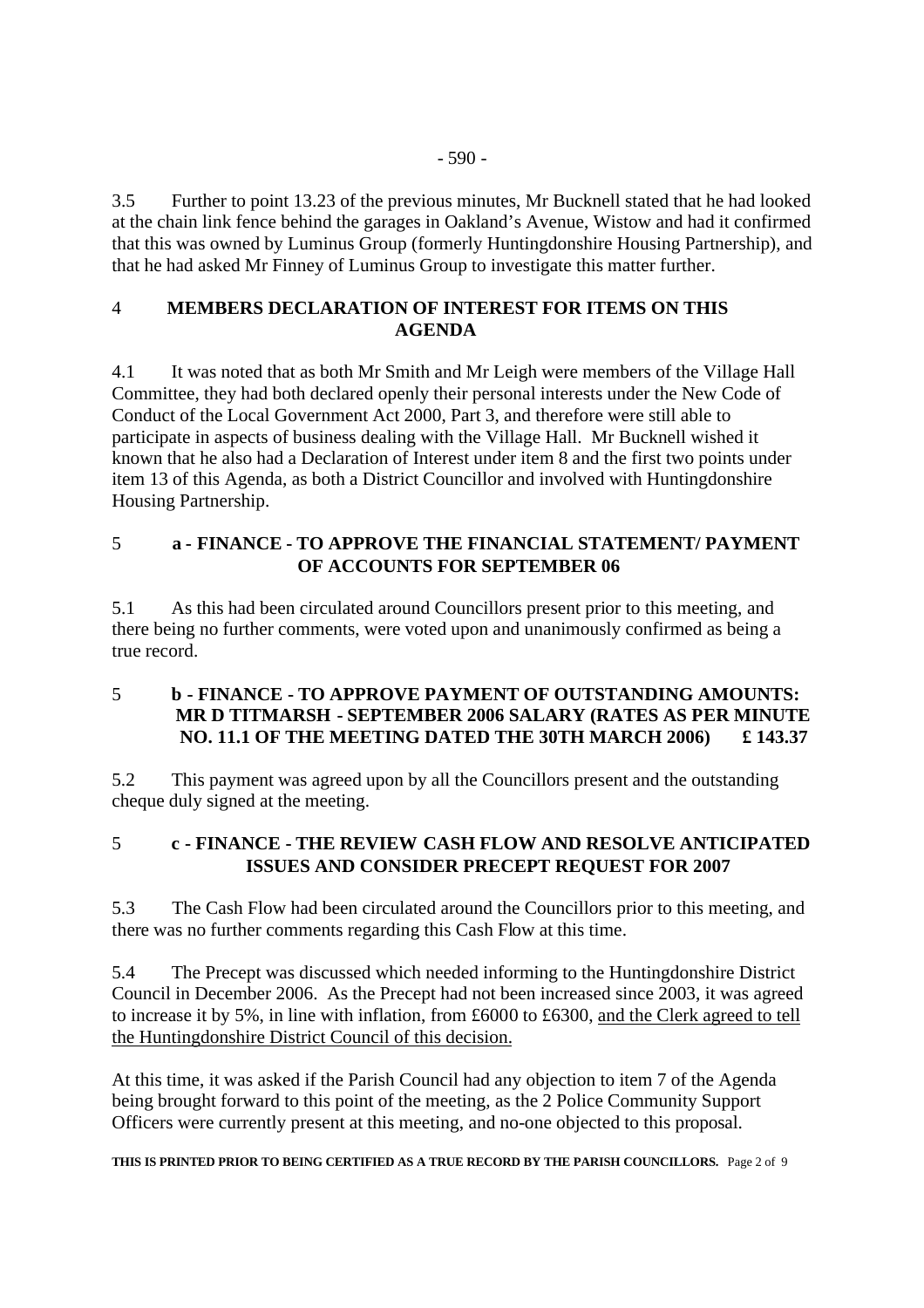## 7 **COMMUNITY LIAISON OFFICER - TO REPORT TO PARISH COUNCIL**

7.1 Unfortunately, the Community Liaison Officer could not be present at this meeting, but Police Community Support Officers Tiernan and Goodfellow were present. PCSO's Tiernan and Goodfellow reported that no crimes had been reported as occurring in Wistow since the last meeting, and so they were thanked for their time and continued support to the Parish and they left the meeting at 7.55pm.

The Agenda then carried on as previously.

## 6 **CORRESPONDENCE**

6.1 The Clerk reported that no correspondence had been received that did not subsequently appear in this Agenda.

## 6.2 **CORRESPONDENCE PREVIOUSLY CIRCULATED**

- 6.21 CCC Community Transport Guide 2006-07
- 6.22 CCC Regional Spatial Strategy for the East of England Panel Report letter
- 6.23 CALC Training Information
- 6.24 CALC Bulletin Magazine July 06
- 6.25 East of England Plan Provision of Gypsy and Traveller Site letter
- 6.26 Wicksteed Leisure Play Leaflet
- 6.27 Luminus Group Magazine July 2006
- 6.28 CCC Trading Standards Newsletter
- 6.29 Cambs ACRE Planning Ahead Leaflet July 2006
- 6.30 SLCC Regional Conference Poster 4/10/06
- 6.31 Hunts PCSO Annual Review Document 2006
- 6.32 Ramsey Area Partnership Annual Review 2005-06 Document
- 6.33 Mr T Longland Quotation for cutting of the Playing Field Hedge, Wistow
- 6.34 Ramsey Area Partnership Update leaflet and 'Planning for Real' letter

Item 7 had previously been discussed at this meeting.

## 8 **TO CONSIDER PLANNING APPLICATIONS RECEIVED - NONE RECEIVED**

8.1 The Clerk reported that no planning applications had been received that needed discussion at this meeting.

## 9 **PLAYING FIELD TABLE - FOUND IN DITCH? - DISCUSSION?**

9.1 The Parish Council decided to discuss this, under item 12a of this Agenda.

#### **THIS IS PRINTED PRIOR TO BEING CERTIFIED AS A TRUE RECORD BY THE PARISH COUNCILLORS.** Page 3 of 9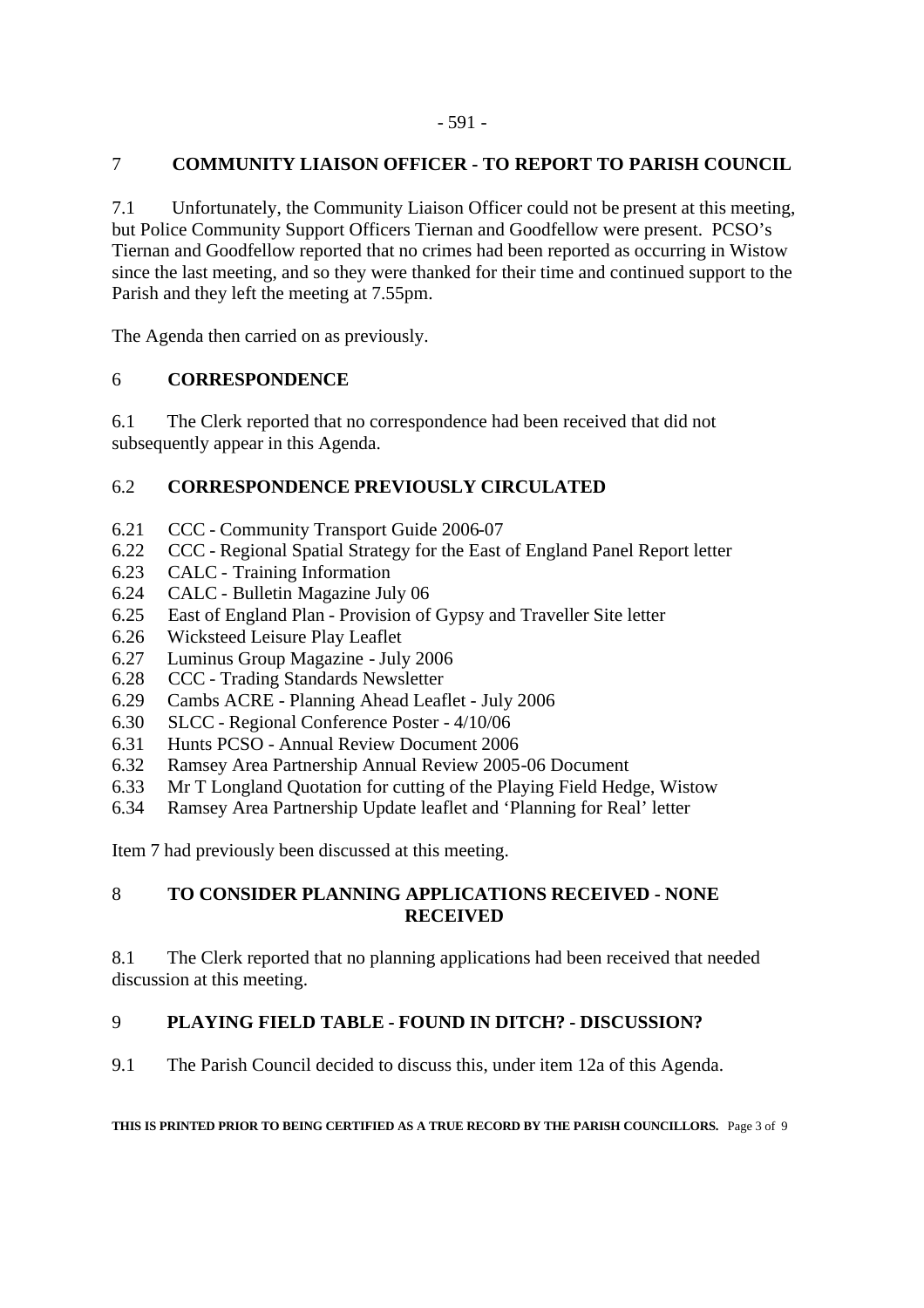#### 10 **PARISH PLAN ACTION PLAN WORKING PARTIES FEEDBACK AND UPDATES**

10.1 Village Sign - Mr Franklin confirmed that a National Lottery Grant Application had been sent in July 2006, and he had recently been advised that the Application process was still ongoing. Mr Franklin also confirmed that quotations had been received regarding this Village Sign, costing approximately £3000, and that the Village Sign Working Party would be meeting soon to discuss this matter further.

 Post Box - Mr Franklin stated that the GPO had acknowledged his letter requesting a second post box in the village.

 Communication - Dr Farrar stated that village web-site was now in situ, and that the latest edition of the Wistow Warbler was imminent. The contents of the village web-site was envisaged to be constantly changing to meet the needs of the Parish. Dr Farrar did add that the web-site's first sponsor had already been received, and that another potential one was in the pipeline.

 Youth - It was noted that whatever type of Parish youth club or society was formed, Criminal Records Bureau checks would be needed, for any adults associated with it.

 Traffic - As Mr Benson was not present at this meeting, no formal feedback could be given.

 Lighting - Dr Farrar stated that he had a discrepancy with a recent list of street lights produced by the Cambridgeshire County Council, and he was in the process of getting this sorted.

 Pedestrians - It was stated that cars parked on pavements, posed a real traffic problem, especially at the junction of Bridge Street and Church Street. Also, cars parked both sides of the road by the recycling centre in Oakland's Avenue, was also identified as a problem area. Subsidence was also mentioned on a pavement in Harris Lane by the Grove, and it was asked if the Clerk could approach Mr Hobbs of Cambridgeshire County Council Highways Division regarding this last matter. The Clerk agreed to do this.

 Footpaths - It was stated that dog fouling was a major problem, once again in the village. Mr Bucknell mentioned that people really need to catch the dog owners allowing the dogs to foul the pavements, and to warn people in advance of the fines available if they allow their dogs to commit such an offence. Mr Bucknell stated that he would supply more dog fouling stickers to the Parish Council, so that ideally there was enough for each lamppost. An article regarding dog fouling would also go into the Wistow Warbler and on the Wistow Web-site.

 Countryside - Mr Cook stated that both he and Mr John Wadsworth were going to discuss this matter further at some point. A road sweeper was commented on as going around most of the village recently.

Shop/ Post Office - Mr Williams stated that this issue was still outstanding.

Newspaper Deliveries - Mr Williams stated that this issue was still outstanding.

 Activities - Sports, Clubs, Societies etc. - Dr Farrar stated that this matter was still in hand.

 Flooding - Mr Bucknell stated that a meeting was taking place shortly regarding this issue.

**THIS IS PRINTED PRIOR TO BEING CERTIFIED AS A TRUE RECORD BY THE PARISH COUNCILLORS.** Page 4 of 9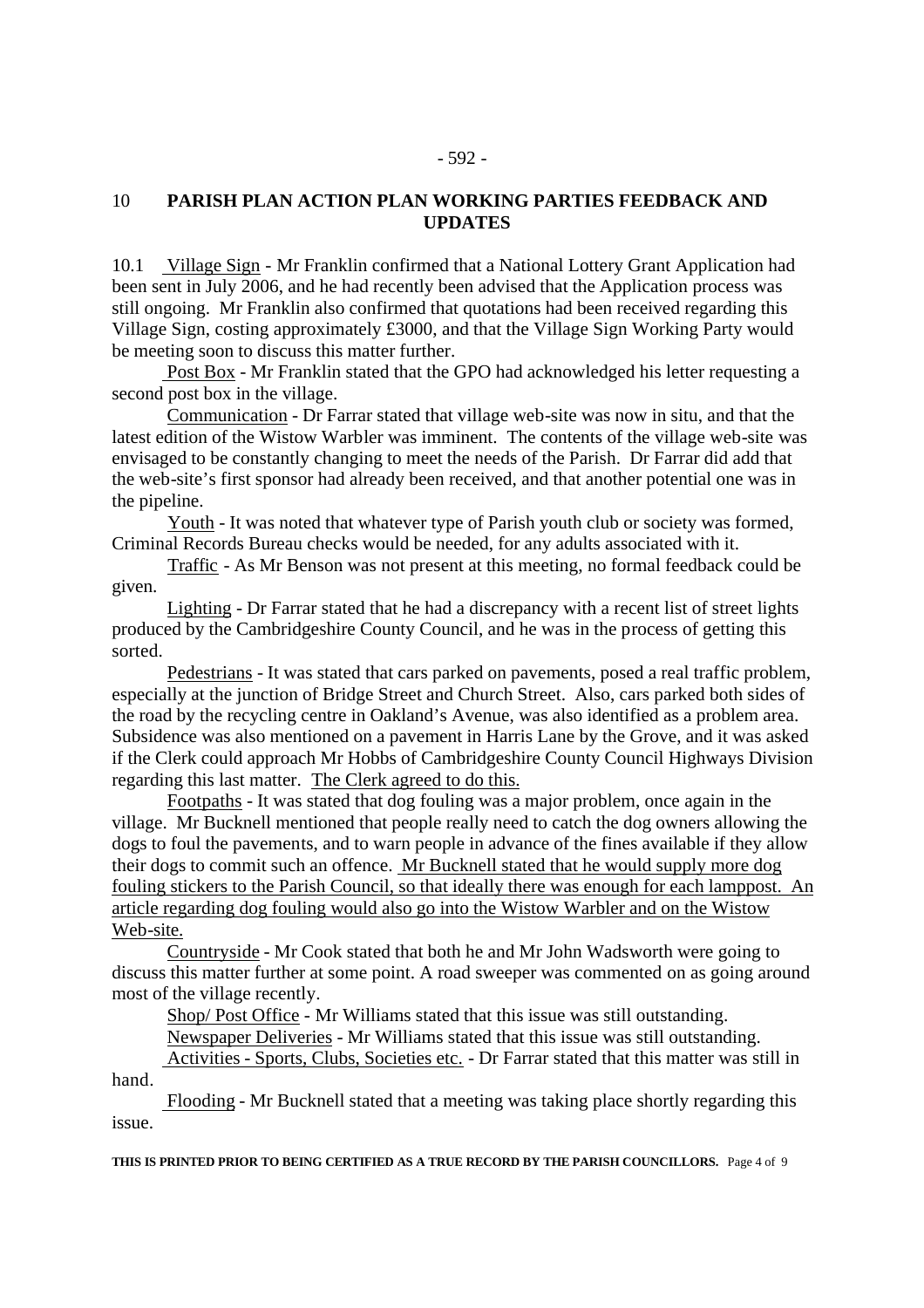#### 11 **ANGLIA IN BLOOM COMPETITION FOR 2007 - DISCUSSION?**

11.1 Mr Franklin stated that Mrs Pamela Franklin and Mr John Dransfield were willing to set up an Anglia in Bloom Committee in preparation for next year's competition, but ideally they would need a third person to join this committee. An Anglia in Bloom Portfolio would need to be organised prior to the competition next year, and funding would need to be obtained to get any fundamental improvements made to the communal areas of the village. An article would be going into the next Wistow Warbler to try to encourage support for this event next year.

### 12 **a - PLAYGROUND - MR FRANKLIN & CLERK & MR BUCKNELL TO REPORT (INCLUDING PLAY MATTING FUNDING?)**

12.1 Further to point 13.2 of the previous minutes, Mr Franklin reported that the goal posts only had 2 pegs left to secure them to the ground, but that once again, they had been banged into the ground.

12.2 Further to point 13.1 of the previous minutes, Mr Bucknell stated that Mr Dan Smith of Huntingdonshire District Council had seen the Playing Field site, and fully recognised that the play matting was indeed a major problem. A list of recognised suppliers of play matting was in the process of being forwarded to the Clerk by Huntingdonshire District Council. Mr Bucknell also stated that as the potential maximum amount of funding was £25,000, it was suggested that it could be possible to apply for some play equipment as well as the matting. Mr Bucknell concluded by saying that Mr Dan Smith would be prepared to help complete the application forms when they arrived, and that the whole financial process would need sorting out by April 2007.

12.3 It was stated that 2 picnic tables were currently in the ditch of the Playing Field, with parts broken off of them. It was stated that ideally these tables would need concreting into the ground to stop them being moveable. Mr Williams was asked if he could assess these tables and see if they are still repairable, and Mr Williams confirmed he would do this.

### 12 **b - STREETLIGHTS - MR BENSON, DR FARRAR & CLERK TO REPORT**

12.4 Dr Farrar stated that apart from the discrepancy in column numbers mentioned previously, he was not aware of any problems with the streetlights within the Parish.

12.5 Possible Christmas lights were discussed for Wistow, through Mill Road and Bridge Street, but many difficulties were identified with this proposal. It was known that Warboys were having a Christmas Tree with lights this year, and that it was costing approximately £750 for this.

**THIS IS PRINTED PRIOR TO BEING CERTIFIED AS A TRUE RECORD BY THE PARISH COUNCILLORS.** Page 5 of 9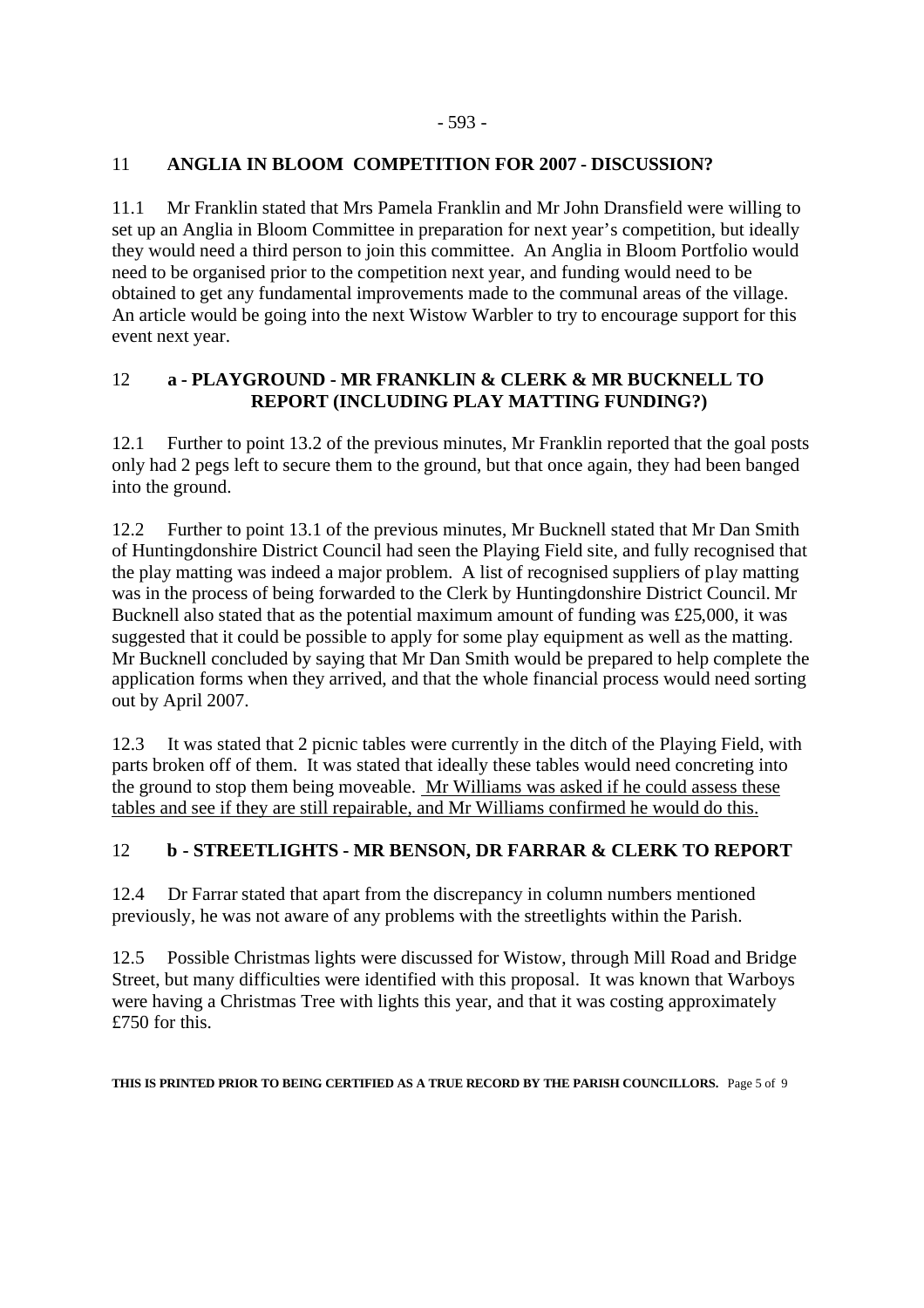## 12 **c - FOOTPATHS - ANY ISSUES TO REPORT**

12.6 It was identified that many road signs was in need of renovation, and Mr Cook agreed to go round and note those signs needing renovation, to pass a list to Mr Bucknell to possibly get them revamped.

12.7 A village tidy up weekend was also suggested, especially with the proposed Anglia in Bloom Competition next year.

## 12 **d - VILLAGE HALL - ANY ISSUES TO REPORT**

12.8 Mr Williams volunteered to help organise a Christmas event of some type, to help promote a community involvement.

12.9 The resurrection of the old Village Barn Dances was discussed, and Health and Safety Issues was commented on, although it was uncertain as to the exact reasons that these events stopped taking place, several years ago.

12.10 It was asked if the Parish Council could help fix and provide seals on the Notice Board outside the Village Hall, but it was identified that any maintenance costs of this type were the responsibility of the Village Hall Management Committee, and Mr Leigh agreed to feed this back to the Management Committee at the next Village Hall Committee Meeting.

12.11 Various options were discussed as to the future of the current Village Hall, and a Discussion Paper drawn up by the Village Hall Management Committee was given out to each Councillor present at this Parish Council Meeting. It was asked if the Clerk could pass remaining copies of this Discussion Paper, to the Parish Councillors not present at this meeting, and the Clerk agreed to do this.

12.12 Mr Leigh stated that the Village Hall Management Committee wanted to arrange a formal meeting with the Parish Council, to discuss these options more fully, and Mr Leigh agreed to liaise with the Village Hall Management Committee, to arrange a mutually convenient date, for this meeting to take place.

12.13 Further to point 13.12 of the previous meeting, Dr Farrar confirmed that an article regarding the potential Youth Group meeting in the Village Hall, was now on the new Village Web-site for feedback to be gathered.

### 12 **e - ALLOTMENTS - ANY ISSUES TO REPORT**

12.14 The Clerk reported that all the Allotment Rents had now been received, but that the Allotment Holders had still not commented on the proposed new Tenancy Agreements.

12.15 Mr Cook confirmed that a meeting was still due to take place with Mr Benson, to discuss the outstanding issues with regards to the Allotments.

**THIS IS PRINTED PRIOR TO BEING CERTIFIED AS A TRUE RECORD BY THE PARISH COUNCILLORS.** Page 6 of 9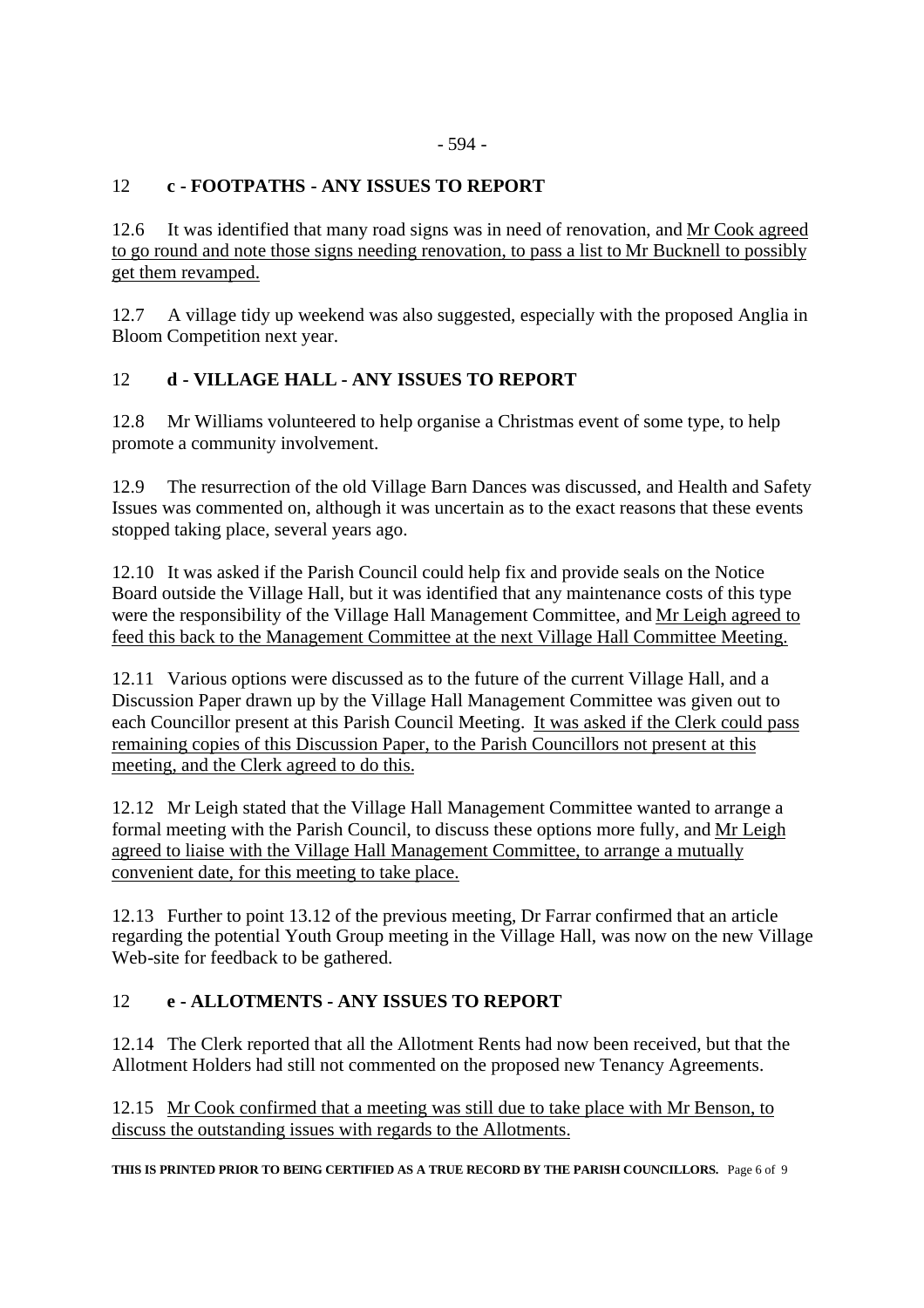#### - 595 -

### 12 **f - TRAFFIC & ROAD ISSUES - MR BENSON, MR BUCKNELL AND CLERK TO REPORT**

12.16 As Mr Benson was not present at this meeting, no formal Report could be given at this meeting.

12.17 It was asked if the Clerk could write to the local Bus Company, to ask if it was really necessary for a full-length bus to be used in the village, as it created all sorts of parking and traffic problems. The Clerk agreed to do this.

12.18 As mentioned previously, the illegal offence of parking on pavements was once again highlighted as a major problem within the village, as it created a real hazard for people using wheelchairs and parents with pushchairs, as they would often have to walk in the road to get past these parked cars.

## 12 **g - GRASS CUTTING - ANY ISSUES TO REPORT**

12.19 The Parochial Church Council normally paid for the grass cutting to be done in the Graveyard, but this year had to put a ceiling of £525 on the amount they could contribute towards this grass cutting. It was therefore asked if the Clerk could clarify with the Parochial Church Council, as to the situation for the 2007 grass cutting season, and the Clerk agreed to do this.

### 12 **h - GRANTS - ANY ISSUES TO REPORT**

12.20 Potential grant monies from the new Warboys Wind farm, was once again discussed for any environmental type items that needed funding, and it was stated that application forms for this would be available from around November time.

## 12 **i- CHURCH WALL - CLERK TO REPORT**

12.21 The Clerk stated that the balance monies had now been requested from the Local Heritage Initiative, and that this was due soon.

### 13 **MATTERS OUTSTANDING FROM PREVIOUS MINUTES (DATES WHEN LAST APPEARED IN MINUTES)**

13.1 Dog Disturbances along Harris Lane, Wistow - 14.1 - 28/9/06 - it was known that this was still a problem in the village, and it was reported that a letter had now been sent from a local resident to Cambridgeshire County Council, thereby bypassing the Huntingdonshire District Council. However, Mr Bucknell stated that having spoken to the Environmental Health Officer at Huntingdonshire District Council, it was identified that only 2 official complaints had been received by them, and that this was the proper route for getting issues like this resolved. Mr Bucknell stated that he would ask Mr Richard Hollingsworth, the Environmental Health Officer, to keep him fully informed of all future developments in this matter.

**THIS IS PRINTED PRIOR TO BEING CERTIFIED AS A TRUE RECORD BY THE PARISH COUNCILLORS.** Page 7 of 9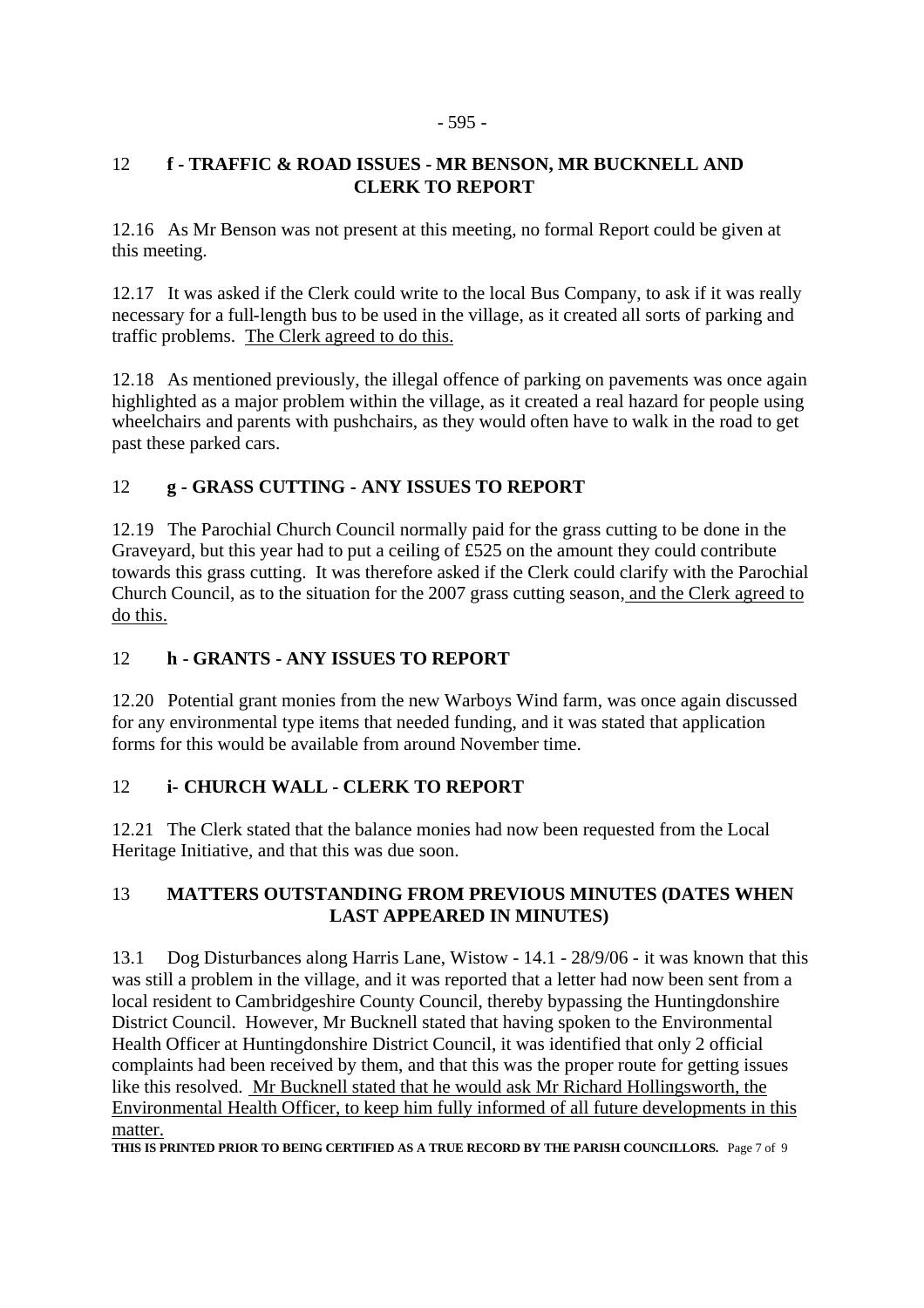13.2 Car Parking Area Maintenance by Huntingdonshire Housing Partnership behind garages in Oakland's Avenue, Wistow - 14.2 - 28/9/06 - the Clerk stated that he had contacted Mr Marshall, the local resident who had the on-site meeting with Mr Chatterton of Huntingdonshire Housing Partnership. Mr Marshall had told the Clerk that he had heard nothing officially from Mr Chatterton since this meeting, and that the work to the footpath outside no 22 and no 24 Oakland's Avenue had still not been done. Mr Marshall stated that no definitive plan had been identified with regards to the car parking area, at the on-site meeting, as the original plans could not be located at that time. Mr Bucknell asked if the Clerk could e-mail him with a resume of the situation thus far, as he had a meeting with Luminus Group (formerly Huntingdonshire Housing Partnership) on the 1st November. The Clerk agreed to do this.

### 14 **ITEMS FOR THE WISTOW WARBLER - TO INFORM JOHN DRANSFIELD OF ARTICLES**

14.1 As the Wistow Warbler was due out very soon, no further items were identified as needing inclusion at this time.

### 15 **MONTHLY AUDIT - NOMINEE FOR NEXT MEETING?**

15.1 As Mr Smith had been unable to do the Audit for this meeting, it was asked if the Clerk could ask him, if he would be able to do the Audit at the next meeting. The Clerk agreed to do this.

#### 16 **DATE OF NEXT MEETING - THURSDAY 3OTH NOVEMBER 2006 AT 7.30PM.**

16.1 There being no further business the meeting closed at 9.50pm.

**THIS IS PRINTED PRIOR TO BEING CERTIFIED AS A TRUE RECORD BY THE PARISH COUNCILLORS.** Page 8 of 9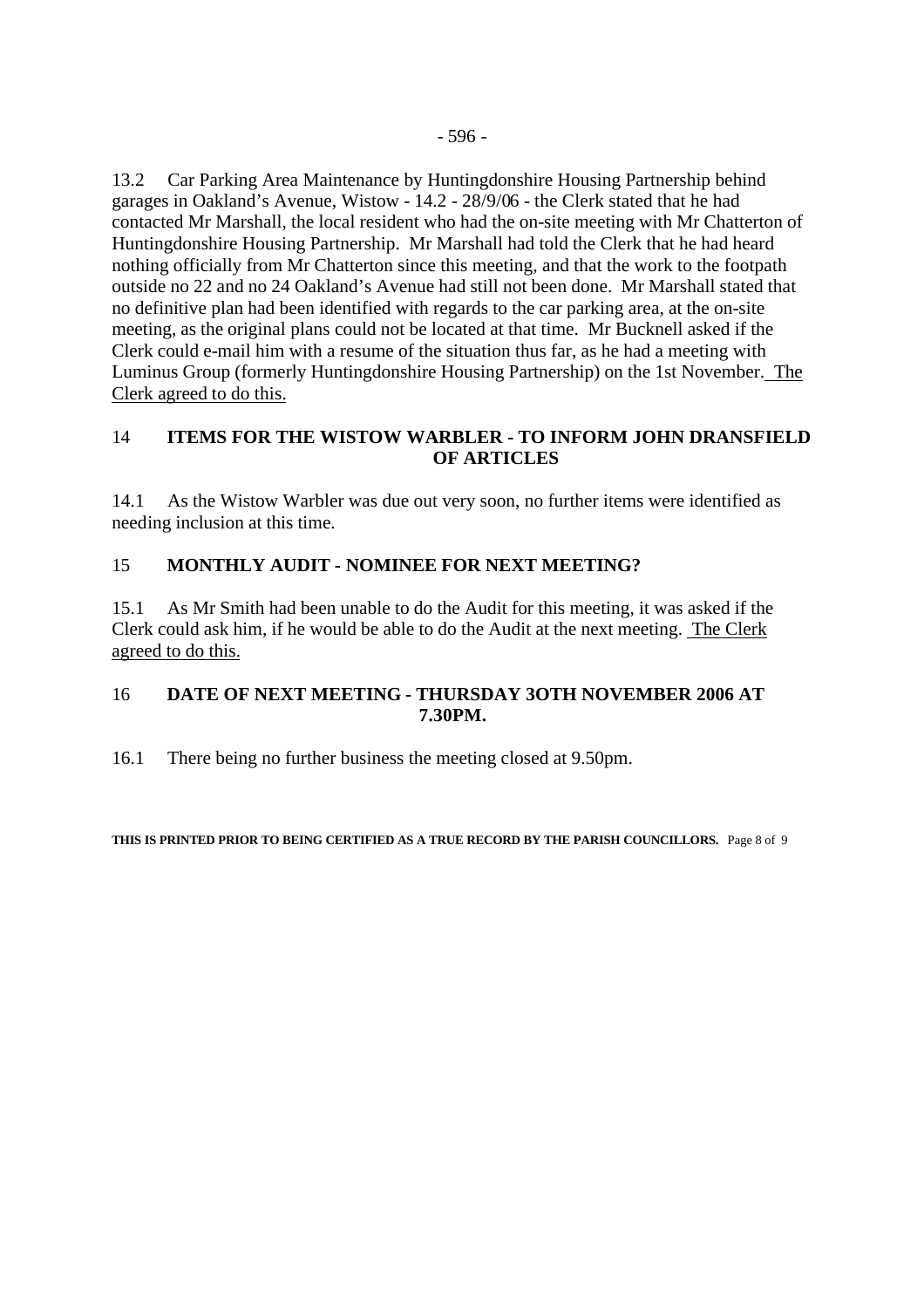#### - 597 - **PLANNING APPLICATIONS RECEIVED FROM APRIL 2004**

Wistow Parish Council - WPC Huntingdonshire District Council - HDC Not Yet known - NYK

|                   |                                                                 |                                                                                                  | <b>Approved and Date</b> |  |
|-------------------|-----------------------------------------------------------------|--------------------------------------------------------------------------------------------------|--------------------------|--|
| <b>App.Number</b> | <b>Property Address</b>                                         | <b>Purpose</b>                                                                                   | <b>WPC</b><br><b>HDC</b> |  |
|                   | 04/00942/FUL 20 Harris Lane, Wistow                             | Extension                                                                                        | Yes-<br>$Yes -$          |  |
|                   |                                                                 |                                                                                                  | 30/4/04<br>5/5/04        |  |
|                   | 04/02606/FUL Westmorland, Mill Road                             | <b>Erection of Conservatory</b>                                                                  | $Yes -$<br>$Yes -$       |  |
|                   |                                                                 |                                                                                                  | 31/8/04 21/9/04          |  |
|                   |                                                                 | 04/02536/LBC 2 Kingston House, St John's Replacing window with door                              | $Yes -$<br>$Yes -$       |  |
| 04/02946/FUL      | Place, Wistow                                                   | and additional window                                                                            | 30/9/04 16/12/04         |  |
|                   | 04/03738/FUL Northern Cottage, Church Extension and Alterations |                                                                                                  | Yes-<br>Yes -            |  |
|                   | Street, Wistow                                                  |                                                                                                  | 27/1/05<br>23/2/05       |  |
|                   | (plans amended $8/2/05$ )                                       |                                                                                                  | $Yes -$<br>$Yes -$       |  |
|                   |                                                                 |                                                                                                  | 25/2/05 23/2/05          |  |
|                   | 04/03755/FUL Kingsland Farm, Ramsey                             | <b>Vehicular Access Construction</b>                                                             | $Yes -$<br>$Yes -$       |  |
|                   | Road, Upwood                                                    |                                                                                                  | 31/3/05<br>5/5/05        |  |
|                   | 05/01694/FUL 1 Wistow Fen Cottage,                              | Extension                                                                                        | Yes-<br>$Yes -$          |  |
|                   | Puddock Road, Warboys                                           |                                                                                                  | 30/6/05<br>5/7/05        |  |
|                   | 05/02091/FUL 12 Harris Lane, Wistow                             | Extension                                                                                        | Yes-<br>$Yes -$          |  |
|                   |                                                                 |                                                                                                  | 26/7/05<br>3/8/05        |  |
|                   | 05/02506/FUL Land at 6 Bridge Street,                           | Erection of Dwelling                                                                             | Yes-<br>$Yes -$          |  |
|                   | Wistow                                                          |                                                                                                  | 25/8/05 23/9/05          |  |
|                   | 05/02424/FUL 4 Oakland's Close, Wistow                          | Extension                                                                                        | $Yes - Yes -$            |  |
|                   |                                                                 |                                                                                                  | 25/8/05 12/9/05          |  |
|                   | (plans amended $25/1/06$ )                                      |                                                                                                  | Yes - NYK                |  |
|                   | 05/02726/FUL Brookfields, Manor Street,                         | <b>Erection of Conservatory</b>                                                                  | $Yes - Yes -$            |  |
|                   | Wistow                                                          |                                                                                                  | 29/9/05 12/10/05         |  |
|                   | 05/03102/FUL Westmorland, Mill Road,                            | Extension to rear of Garage                                                                      | $Yes -$<br>Yes -         |  |
|                   | Wistow                                                          |                                                                                                  | 27/10/05 10/11/05        |  |
|                   | 06/00360/OUT Poultry Houses, Shillow                            | <b>Agricultural Dwelling</b>                                                                     | $Yes - Yes -$            |  |
|                   | Hill, Wistow                                                    | Erection                                                                                         | 23/2/06 21/7/06          |  |
|                   | 06/01058/FUL 20 Harris Lane, Wistow                             | <b>Conservatory Erection</b>                                                                     | Yes - Yes -              |  |
|                   |                                                                 |                                                                                                  | 27/4/06 22/5/06          |  |
| 06/02681/FUL      | <b>RAF Upwood, Ramsey</b><br>Road, Bury                         | Change of Use to Urban<br>Assault etc.                                                           | Yes - NYK<br>31/8/06     |  |
|                   |                                                                 | THIS IS PRINTED PRIOR TO BEING CERTIFIED AS A TRUE RECORD BY THE PARISH COUNCILLORS. Page 9 of 9 |                          |  |